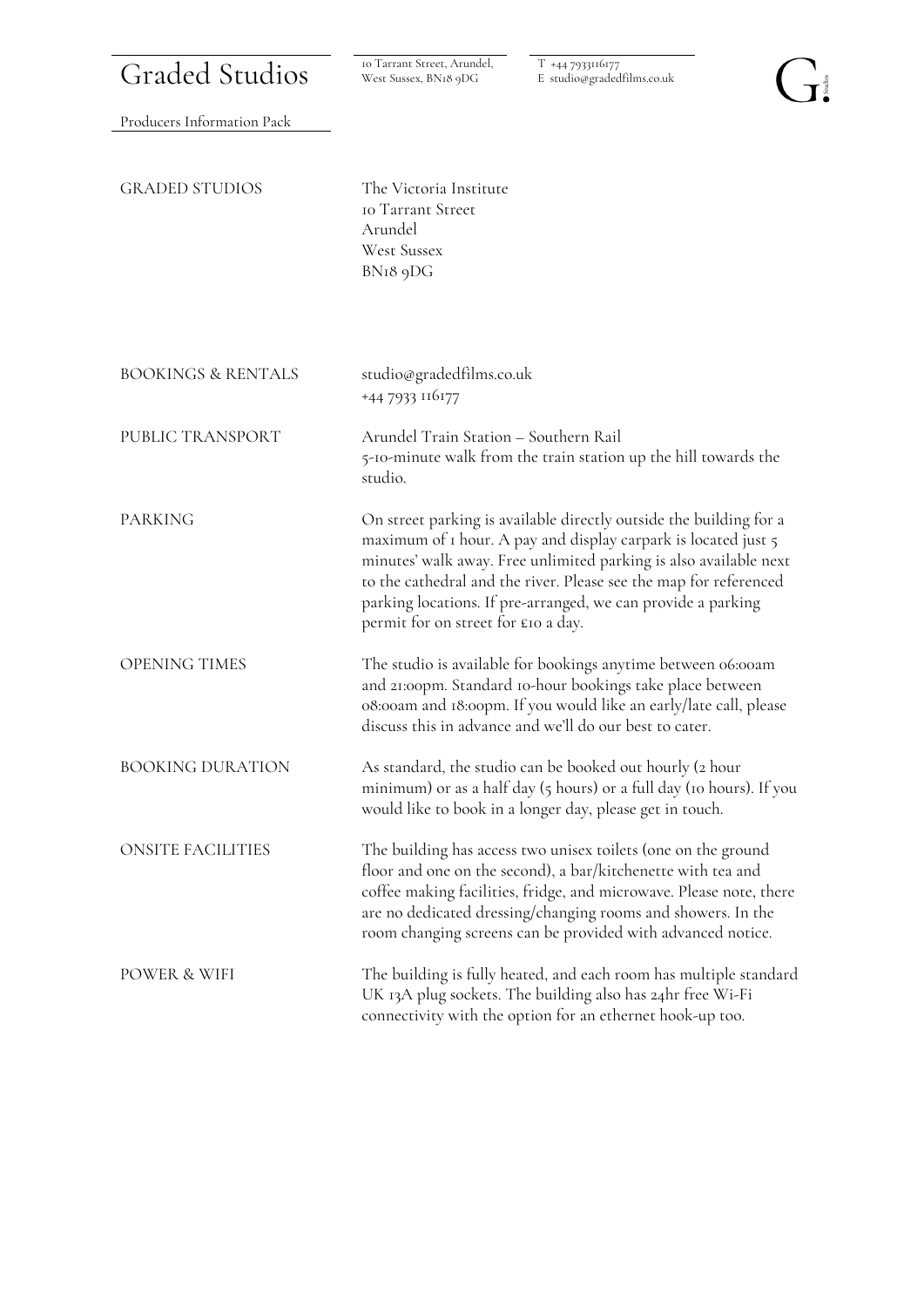## Graded Studios

West Sussex, BN18 9DG

T +44 7933116177 E studio@gradedfilms.co.uk

## $\overrightarrow{\mathbf{J}}$

| Producers Information Pack |                                                                                                                                                                                                                                                                                                                                                       |
|----------------------------|-------------------------------------------------------------------------------------------------------------------------------------------------------------------------------------------------------------------------------------------------------------------------------------------------------------------------------------------------------|
|                            |                                                                                                                                                                                                                                                                                                                                                       |
| <b>LOCAL AMENITIES</b>     | The town of Arundel has an abundance of coffee shops, small<br>supermarkets, and lunch/dinner eateries. We highly recommend<br>Tarrant Street Espresso for the best coffee in town. If you would<br>like to find out about local accommodation, please ask.                                                                                           |
| <b>ACCESS</b>              | A member of building management or Graded Studios will be<br>available throughout the duration of your booking. Please send<br>over your call sheets/day plans so that we can ensure talent and<br>crew get in safely and on time.                                                                                                                    |
| <b>SECURITY</b>            | For bookings lasting more than one day, you may leave your<br>equipment overnight to save on pack down. The building is fitted<br>with a security alarm system. We would always recommend<br>having insurance for your equipment. Please note, any items left<br>overnight or unattended is at the sole responsibility of<br>production/the producer. |
| <b>ADDITIONAL CREW</b>     | If you require additional crew or a studio runner during your<br>booking, we're able to supply a recommend list and handle the<br>contracting of said crew members.                                                                                                                                                                                   |
| <b>EQUIPMENT HIRES</b>     | If you require additional equipment throughout the duration of<br>your booking, we can supply anything from photographic and<br>video equipment, to lighting, livestream equipment, mixing desk<br>and more.                                                                                                                                          |
| <b>FURNITURE</b>           | Please note, dry hire is for the space only, although furniture such<br>as additional tables and chairs can be included at no extra cost.<br>Please discuss this in advance to ensure availability. The Red<br>Room as standard, has 3-sided seating for 65 people.                                                                                   |
| <b>HOSPITAL</b>            | St. Richards Hospital<br>Spitalfield Lane<br>Chichester<br>PO <sub>19</sub> 6SE                                                                                                                                                                                                                                                                       |
| POLICE STATION             | Arundel Police Station<br>The Causeway,<br>Arundel<br>BNI8 9JJ                                                                                                                                                                                                                                                                                        |